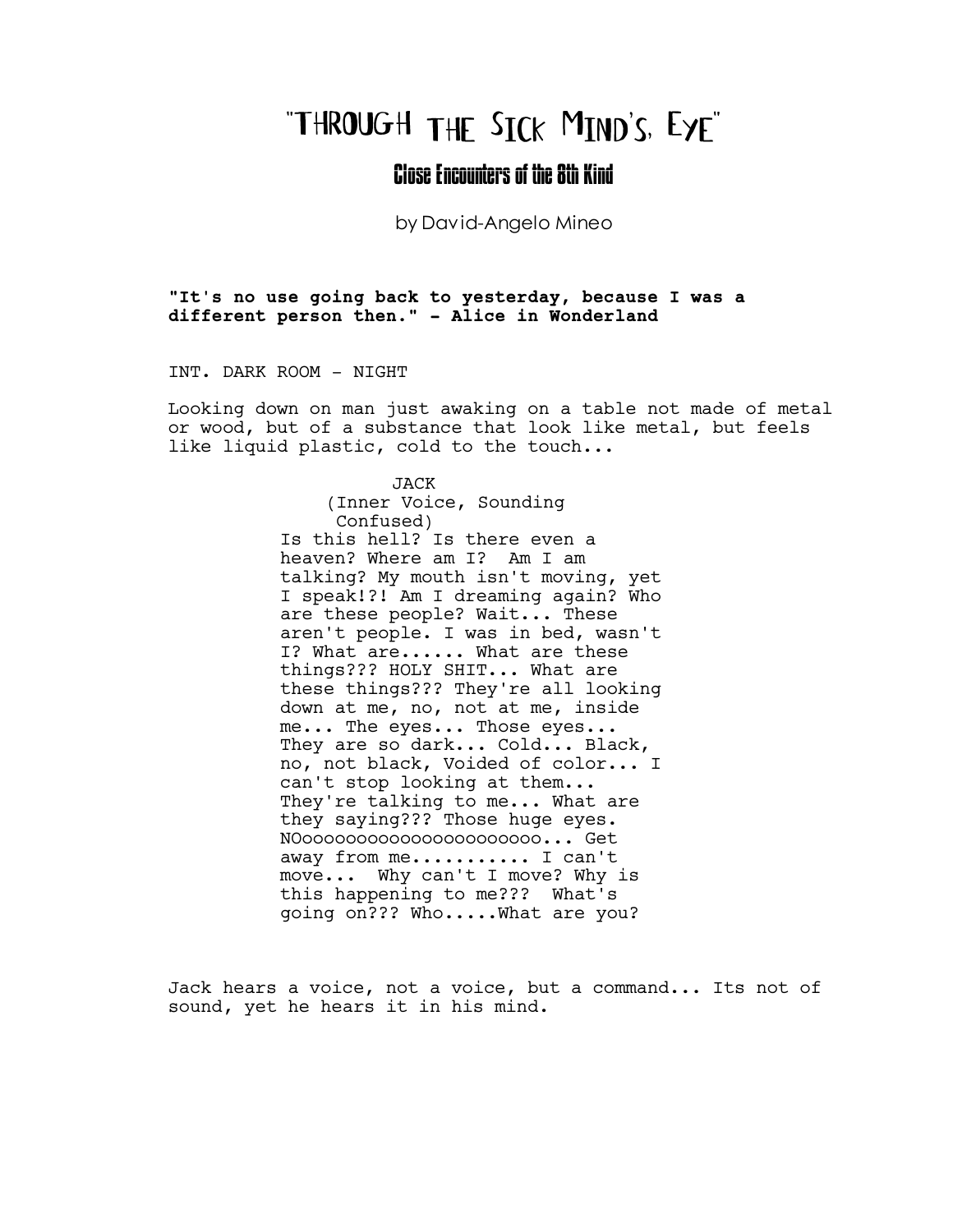# OMINOUS DISILLUSIONED VOICE (Echoing) O...B...E...Y...

Jack sees seven Beings around him. Small in height with featureless bodies, huge heads and large black eyes. Jack is able to fixate on where the command is coming from. He sees there standing among the six smaller Beings; almost eight feet tall, bleach white skin. A thing. Jack does not have a word to describe what he sees. Its tall, almost featureless body with a featureless face. With tiny slits for a mouth and nose, but with HUGE Black Almond Shaped Eyes... When Jack makes eye contact with the Being it moves slowly towards his eyes. Locking its eyes with his eyes. The Being is only centimeters away from touching Jack, eye to eye. Terrified beyond any Horror Movie Jack has ever seen. Heart racing now; Jack cannot move... Jack cannot speak, but in his mind he is screaming in fear.

> JACK (Terrified) NOOOOOOOooooooooooooooooooooooooooo ooooooo! Get Away from MEEEeeeeeeeeeee!!!!

OMINOUS DISILLUSIONED VOICE OF TALL BEING O...B...E...YYYYYYYYYYY...

OMINOUS DISILLUSIONED VOICE OF TALL BEING O...B...E...YYYYYYYYYYYY...

A slight ringing in Jack's mind is getting louder and louder till it is so loud in Jack's head it feels like his head is about to explode. Jack's eyes are rolling back in his head as the ringing continues...

> OMINOUS DISILLUSIONED VOICE OF TALL **BEING** O...B...E...YYYYYYYYYYY...

> OMINOUS DISILLUSIONED VOICE OF TALL BEING G...O...O...D...

Jack Blacks Out... Fad to Black.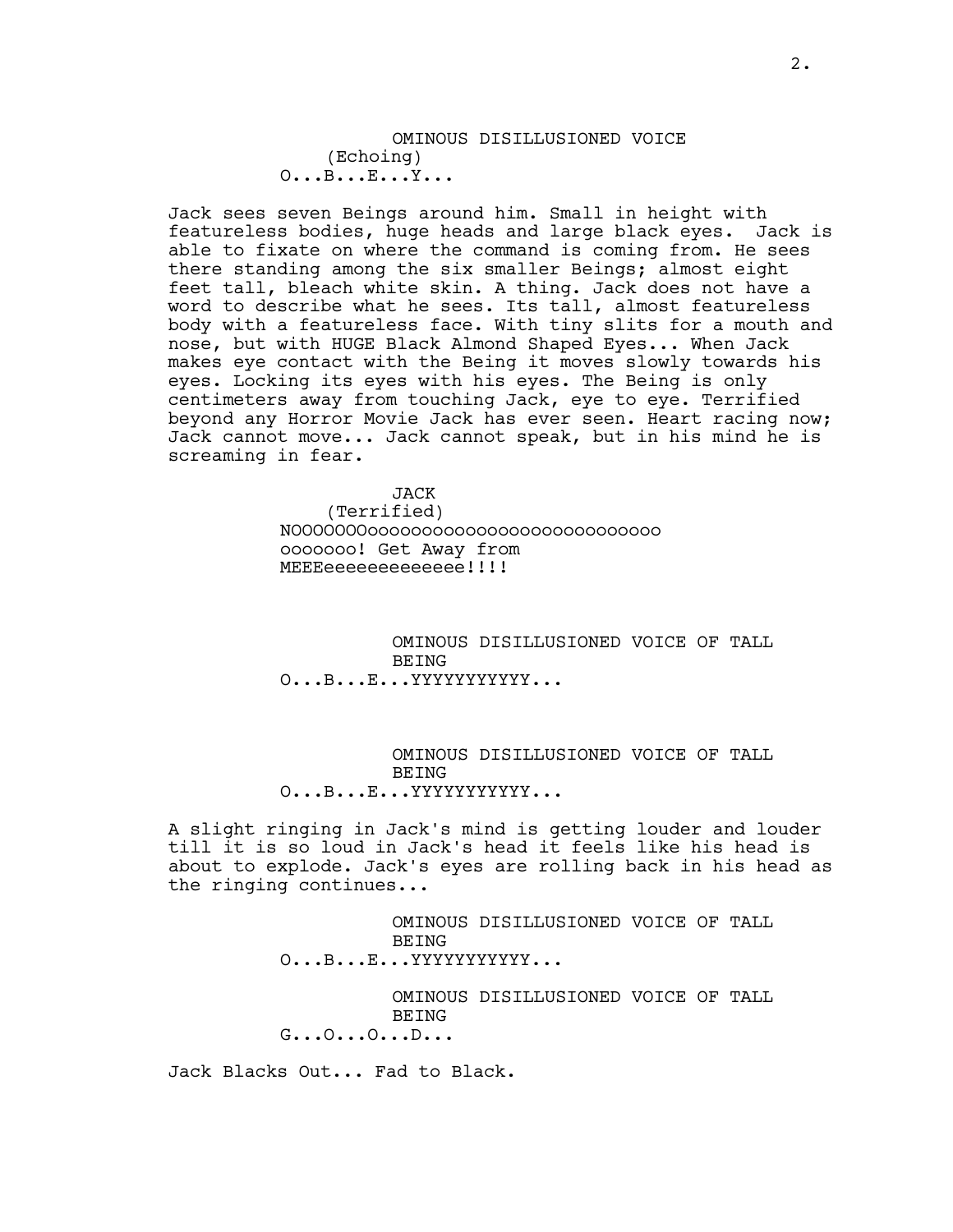INT. UNKNOWN - BELIEVED TO BE NIGHT

Jack feels like he is falling. He cannot see anything. He just hears sounds of industry... He hears waves crashing... thunder roaring.... Bells ringing... He Feels the air around him as he falls. Jack knows he is falling fast... Still blind, the sounds stop, the breeze recedes... Jack hears... Moaning...

> JACK (Inner Voice) Moaning?

INT. BEDROOM - NIGHT

Slowly his vision begins to clear. He is in a bedroom, watching a couple make love. He cannot see very well, but he sees clearly enough to make out a woman's features. The woman is on top of the man and they are clearly engaging in sexual intercourse.

The moaning gets louder and faster, rapidly. Then all of the sudden it ends in a fade out to black. A second or two later Jack now see's the same room, but now the couple is asleep.

> JACK (Talking aloud to himself) What the hell is this all about? What kind of dream is this?

Now noticing he is actually talking to himself with his mouth and his mouth are making sounds. Puzzled, Jack scratches his head and he notices he is bald.

> JACK (Confused) What, the????

His voice trails off as he now gets a good glimpse at the couple in the bed.

> JACK Hey, those are my parents... Younger, but that's Mom and Dad.

The room goes dark again. In about two seconds the image comes back and Jack's skin Begins to crawl with fear as he sees six of those same Beings around his Young Parents bed.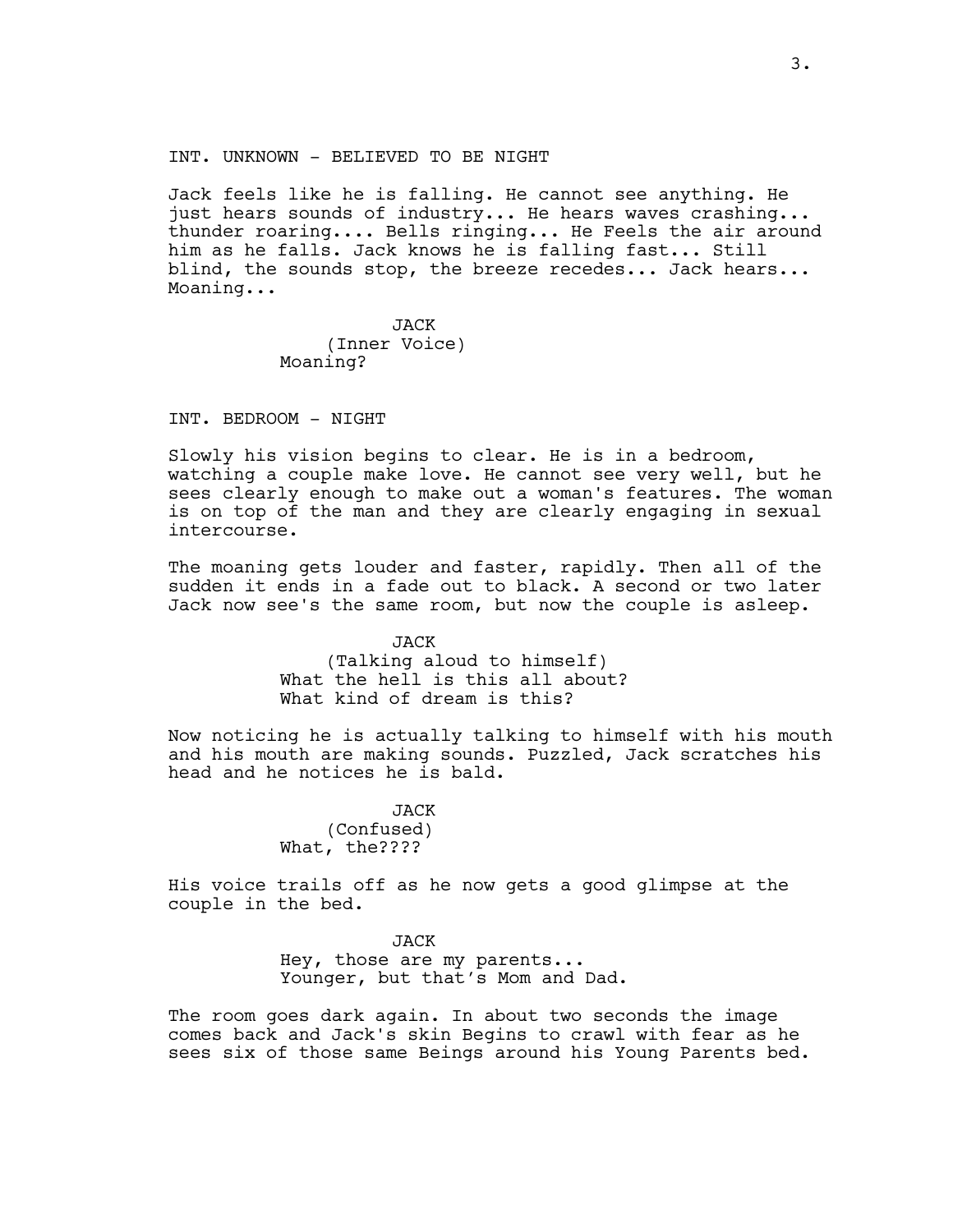He notices one of the six is the same eight foot tall, bleach white featureless Being with the HUGE Black Almond Shaped Eyes... All the Beings are looking down at the woman... Jack now riddled with fear all the sudden gets very angry...

# JACK (Angrily Screams) LEAVE HER ALONE YOU MOTHER FUCKERS!!!

All at once the six Beings stare directly at Jack... Jack again paralyzed with fear all the sudden cannot move. He tries to scream again, but this time its only in his mind that he can hear his own voice...

# JACK (Inner Voice) NOOOOOOOOOOOOoooooooooooooo! LEAVE HER ALONE...

Jack scared and emotionally distraught watches as his mother dematerializes into thin air. A split second later the six beings dematerialize. Fade to black.

INT. DARK ROOM - BELIEVED TO BE NIGHT

Jack sees black, but a spec of light in the distance approaches, fast. Jack is not walking towards the light, but rather he is being pull towards the light. As the light gets bigger Jack notices that metal looking not so metal table.

He sees the six Beings... He sees his Mother. She is totally naked. Her Legs are spread wide and it appears there is something inside her between her legs coming out of the table. Jack notices his mother is awake... Jack can tell she is terrified... Jack cannot move, he cannot speak. All he can do is watch.

Five of the Beings are just staring directly at her eyes. The tall, bleach, white one has his two, three fingered, hands on her bare stomach... While this is happening Jack notices the beings head is turning ever so slowly at him.

It stares directly at his eyes. Jack getting lost in those Big, Dark, Black, Empty Eyes... Jack hears a sound in his mind, its inaudible.

Sounds like a musical instrument; but off key and nonsense. The sound gets louder and more frequent. All the sudden, Jack hears that command again.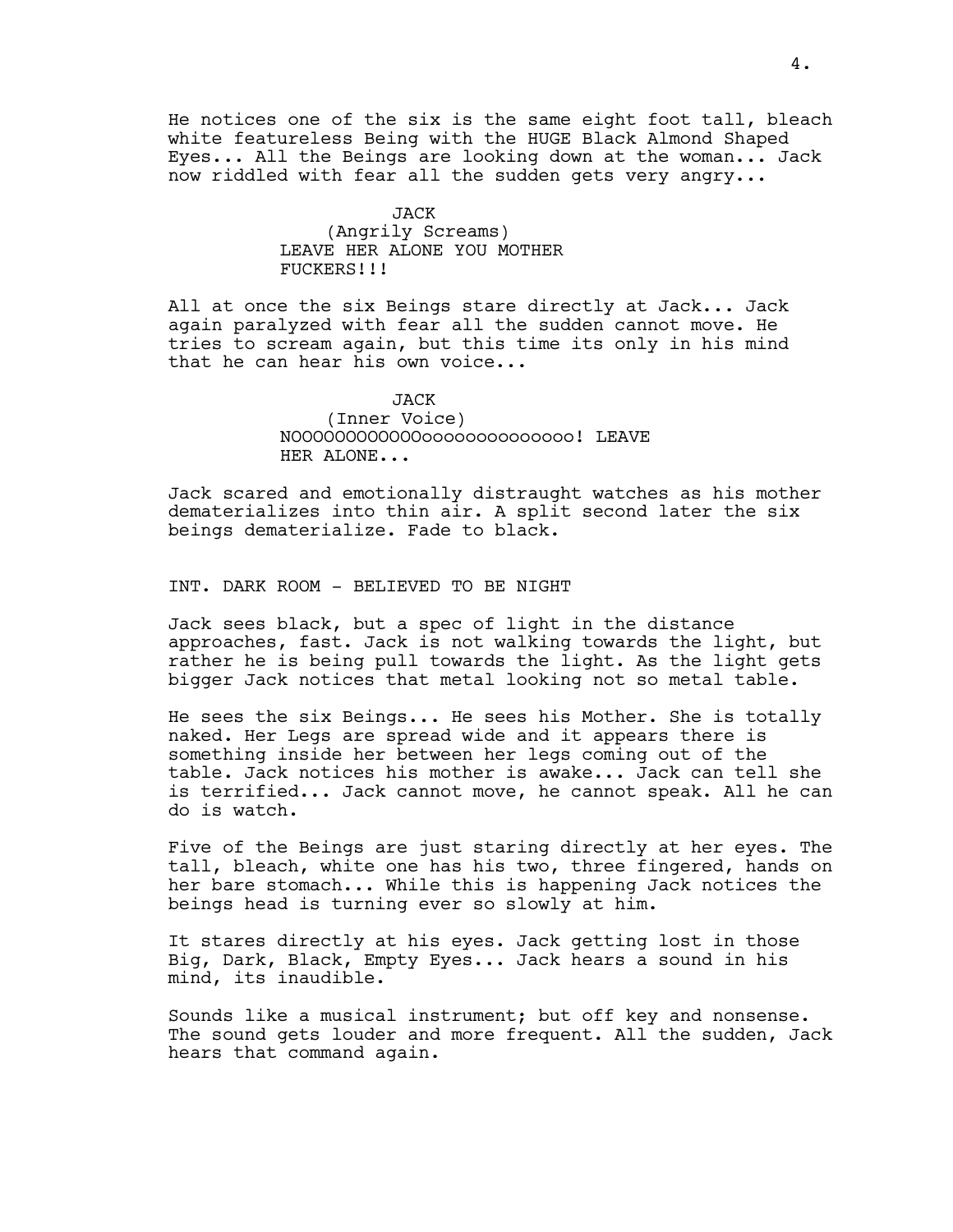# OMINOUS DISILLUSIONED VOICE (Echoing) O...B...E...Y...

JACK (Inner Voice) NOOOOOOOOOOOOoooooooooooooo!!!

Fade to black.

INT. - JACK'S BEDROOM - NIGHT

Jack awakes in his bed, drenched in sweat. Jack looks over to see his wife sleeping softly next to him. Jack gets up and walks over the bathroom. He turns the light on and gives himself a hard glance at the mirror.

> **JACK** (Quietly to himself) It was all just a damn dream. Pppfffttt some fucking dream then...

Jack rinses his face with some water, walks out of the bathroom towards his bed. He stops about half way there and turns out of his room and walks down the hall. Jack stops at a door and quietly opens it and steps into the room.

#### INT. ALISSA'S ROOM - NIGHT

In the middle of the room is a small bed. Jack quietly walks over and looks down at the small child in the bed. There lies Jack's four year old little girl, Alissa...

Alissa turns so gently... Still asleep, Jack cover's little Alissa with her blanket. Jack sees Alissa's well pronounced birthmark on her left arm. Jack turns and exits the room.

#### INT. JACK'S BEDROOM - NIGHT

When opens the door and walks in the room the room is empty. No bed, no dresser, no ceiling fan, no nothing, just an empty room. Then all the sudden the room turns to black.

### INT. ALISSA'S ROOM - NIGHT

Jack sees a tiny light off in the distance and once again is pulled towards it, fast. Jack is standing outside of what is his daughter's bedroom door.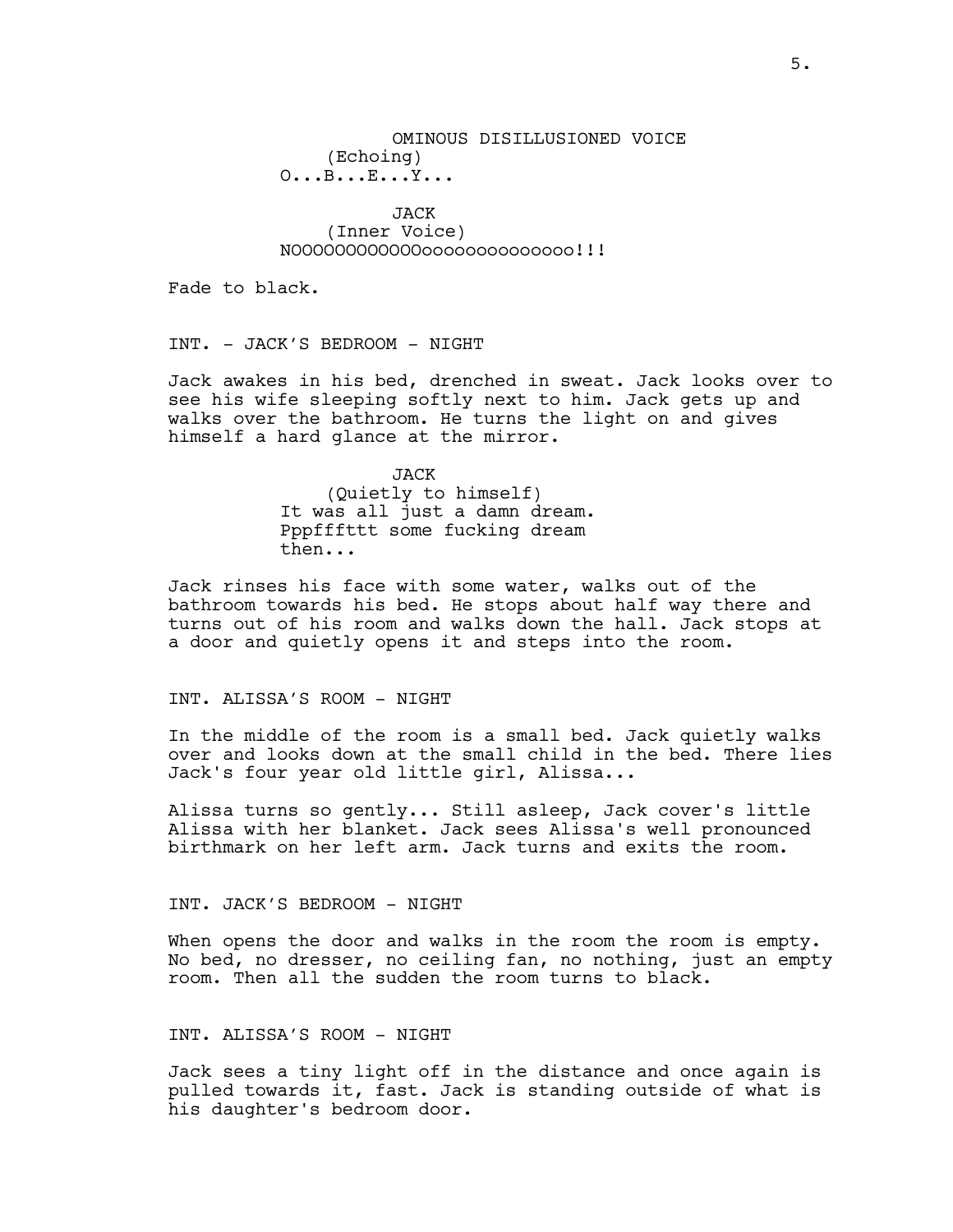A great white light is shining through all of the sides of the door. Jack puts his hand on the door knob and turns the handle. The door opens... Jack walks in to see six of the little grey Beings and the one tall White one around his daughter's bed.

He sees that his daughter is awake. Jack can see his daughter's mouth moving, but cannot hear any sounds. Jack can tell what Alissa is saying. She is screaming one word. "Daddy!!!"

At that very moment the intense level of rage Jack feels for these Beings... Jack sees a small metal tee-ball bat leaning against the wall.

In a flash Jack grabs the bat and leaps toward the white, tall, Being... In Mid-Air the Being raises a three-fingered hand and Jack is suspended in mid air.

Eerily the Being's head turns around without the body moving. Those Eyes, piercing into Jack's mind. All he hears is that ringing that gets infinitely loud and that command from the Being...

> OMINOUS DISILLUSIONED VOICE OF TALL **BEING** O...B...E...Y...

Jack's eyes begin to rollback into his head again. Jack feels a buzz around his body as the scene fades to black.

INT. DARK ROOM - NIGHT

Jack awakes again on the not so metal table... Backing away from his field of vision is the tall white Being... As the Being backs away it seems to vanish. Not dematerialize just out of Jack's visual range.

Jack feels as if he is alone now in this room. Jack tries to sit up, but his body feels different some how. The room is dark and Jack cannot see much.

He is able to sit up and Jack feels his feet touch the floor. The floor is cold... Feels like metal, but yet not metal. Jack sees a light off in the distance and Jack begins to walk towards the light. Jack sees that he is in a room shaped like a cube and that the walls are all the same.

The light begins to brighten. Jack puts up his hand to protect his eyes from the light when all the sudden a wave of panic overwhelms Jack.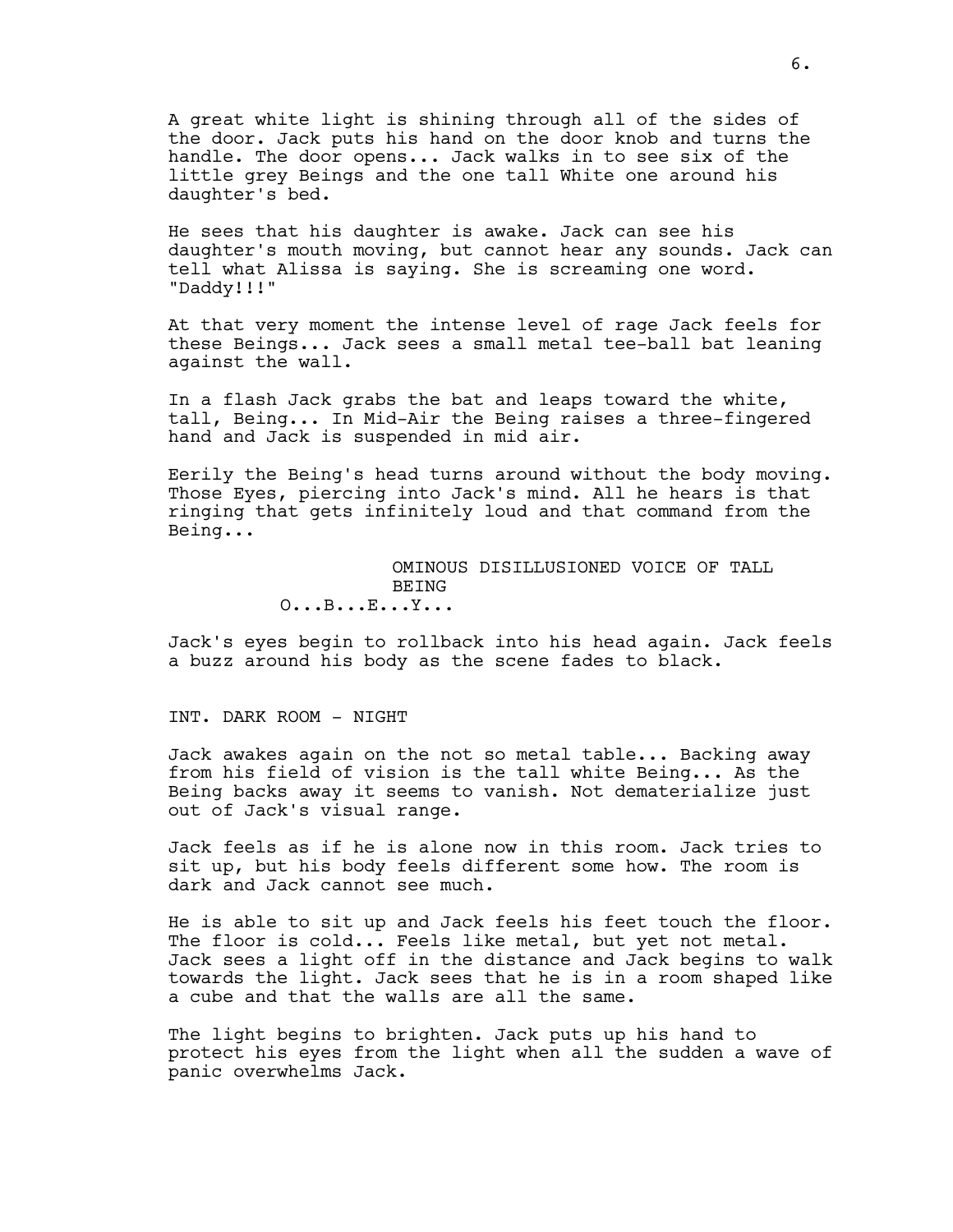When he puts his hand up. He sees a grey skin three-fingered hand where his hand should be...

> JACK (Gargled Sounds) Aodijfoasidfjaogjnalkfnsaldf

Jack all the sudden hears his own voice in his head.

JACK (Inner Voice) ARRRRGGGGHHHHHH!!! Where is my hand? What have you bastards done to my hand?

Jack touches his head. It is bald. It does not feel like his head. This head is too big. As the light finally is comfortable to see his reflection in the wall.

Jack sees himself. He sees a little grey black eyed Being. Jack moves his hands around his face and the reflection does the same thing.

Broken, Jack drops to his knees. He notices they really aren't knees, but they do bend in the same way.

Inside Jack's mind he is sobbing, but notices no tears or sounds are coming from this new body. Jack stands and in front of him, moving towards him is the tall, white, Being.

It meets Jack's gaze, black eyes to black eyes, puts both of its three-fingered hands on Jack's face.... The command echoes now in Jack's mind. "

> OMINOUS DISILLUSIONED VOICE OF TALL BEING O...B...E...Y...

Jack straightens... He responds to the command in his mind.

JACK (Very monotone vibration) O...B...E...Y...

Fade to black.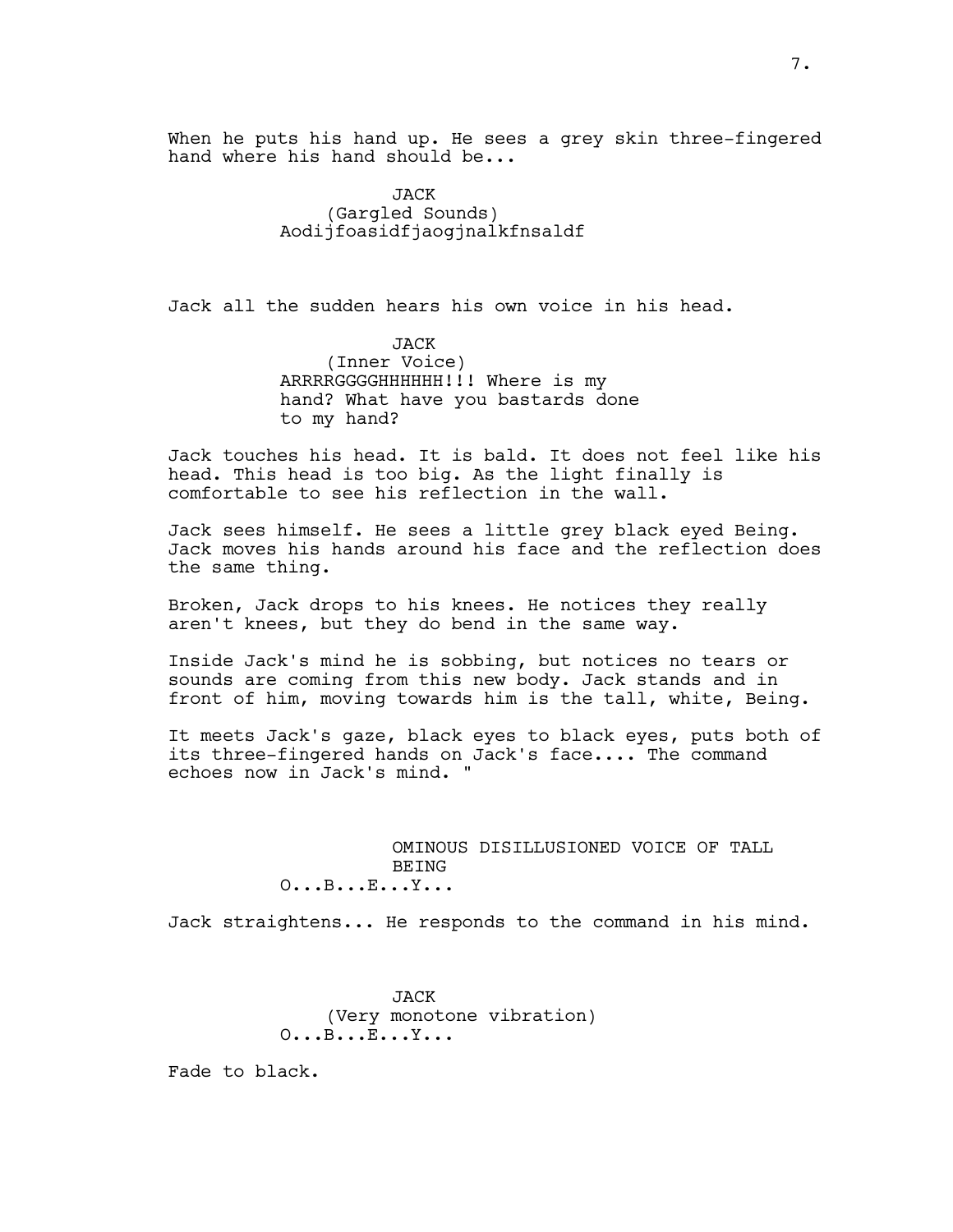#### INT. JACK'S BEDROOM - NIGHT

Fade up from black, Jack and the tall, white, Being are in Jack's rooms. Jack notices the furniture is different. He sees the bed is not his. He sees a man and a woman in the bed. They are engaging in sexual intercourse.

The scene quickly turns to black and comes back to the couple lying in bed. The tall, white, Being and Jack see six other little grey beings around the bed. They both walk up beside them.

All the Beings converge their HUGE Black Almond Shaped Eyes on the woman. Suddenly Jack sees a well pronounced birthmark on the woman's left Arm.

Jack turns to the tall, white, Being. The Being returns Jack's gaze. In Jack's mind he tries to scream a name.

> JACK (Inner Voice) Alis.......

This thought is broken by a stronger more pronounced command.

# JACK AND OMINOUS DISILLUSIONED VOICE OF TALL BEING (Inner Voice) O...B...E...Y...

Jack's mind goes to silent... Jack slowly turns his gaze back at the adult woman, Alissa. Suddenly her eyes flap open. She tries to move, but cannot. She tries to scream, she cannot.

Her field of vision stares directly at Jack... Alissa begins to dematerialize... All seven of the grey Beings and the tall white one dematerialize.

INT ALIEN SPACECRAFT - DARK ROOM - NIGHT

ALISSA (Inner Voice, terrified) ARRRRGGGGHHHHHH!!!